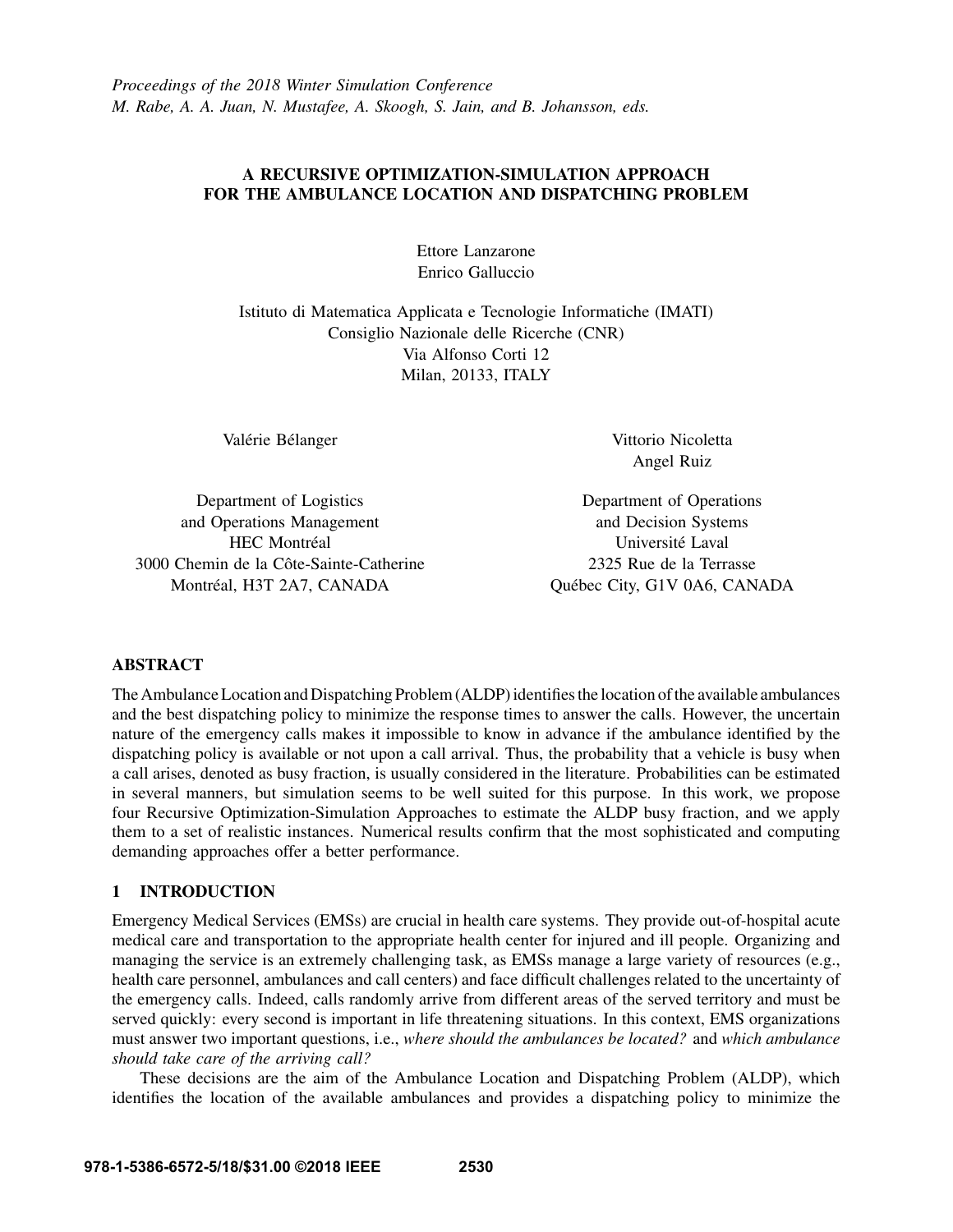expected response time to answer the calls (Bélanger et al. 2015). In particular, the ALDP defines an ordered *dispatching list* of ambulances for each demand zone, so that, when a call arises from a zone, the first available ambulance in its dispatching list is sent to answer the call. If no vehicles in the list are available, the closest available ambulance is sent. Finally, if no vehicle is available at all, the call is redirected to another emergency service. Therefore, the ALDP merges tactical and operational decisions. Tactical decisions can be considered as static, as they do not change during the planning horizon. In fact, once the locations of the ambulances are decided, vehicles are assigned to them and come back every time as soon as they complete their mission. On the other hand, dispatching decisions are rather dynamic, since they require the knowledge of the ambulances that will be available when a call arrives. However, call arrivals are random, and it is almost impossible to know the busy ambulances in advance.

An effective approach to handle this uncertainty is to model ambulances' availabilities in a probabilistic manner, but doing so is far from being trivial and requires a fair estimation of ambulances' probabilities to be busy. In the literature, a well-recognized approach is to describe such probabilities in function of the so-called *busy fraction*, i.e., the ratio of time in which an ambulance is serving a call and not available to serve another call (Daskin 1983). However, also in this case, a fair estimation of the busy fractions is needed. The EMS literature has relied for a long time on queueing theory to estimate busy fractions, and a large number of models are available. However, most of these analytical models tend to be very difficult and often require assumptions that are hardly acceptable in real-life contexts.

Simulation, on the other hand, seems to be well suited to estimate busy fractions. Anyway, although simulation has been largely used in the EMS literature, in most of the cases its purpose was only to evaluate the performance of a plan, usually produced by an optimization model (Fujiwara et al. 1987; Harewood 2002). Just recently, a new trend is gaining more popularity in EMS, especially for location problems: optimization for simulation (Aboueljinane et al. 2013). This approach consists of selecting some deployment strategies to be tested in the simulator (Silva and Pinto 2010).

In this work, we propose a Recursive Optimization-Simulation Approach (ROSA) to model and estimate ambulance busy fractions. The ROSA exploits simulation not only to validate a solution, but also to recursively improve the optimization model. We propose four variants of the ROSA and we analyze their performance. To the best of our knowledge, ROSA has never been applied to ALDP nor to more general EMS optimization problems.

The rest of the paper is structured as follows. Section 2 briefly presents the two ingredients of the approach, i.e., the ALDP and the simulator. Section 3 proposes the first three variants of the ROSA, while Section 4 reports their empirical results. In addition, Section 5 presents a fourth variant that further improves the outcomes with respect to the others. Finally, Section 6 draws some conclusions.

## 2 OPTIMIZATION AND SIMULATION MODELS

This work considers a version of the ALDP in which *i*) relocation is neglected, and *ii*) each standby site may host up to one ambulance, which is a reasonable assumption when the number of standby sites is much larger than the number of ambulances, as it is in most of real cases, including our numerical tests.

In the following, we briefly present the ALDP formulation, which is used to locate ambulances and define the dispatch policy, and then we describe the simulator, which is used to execute a solution.

## 2.1 ALDP formulation

The ALDP is defined on a graph  $G = (V, E)$  with  $V = I \cup J$ ,  $I = \{v_1, \ldots, v_n\}$ ,  $J = \{v_{n+1}, \ldots, v_{n+m}\}$ , and  $E = \{(v_i, v_j) : v_i, v_j \in V\}$ . *I* is the set of demand zones, *J* the set of potential standby sites, and *E* the set of edges, where each edge has associated a traveling time  $t_{ji}$ . A demand zone  $v_i$  is characterized by a centroid and an overall demand *d<sup>i</sup>* over the planning horizon. A potential standby site is a site within a zone where one ambulance can be located while waiting for calls. The set of available vehicles is denoted by *K*, and the set of positions in the dispatching list of each zone by *Z*. For each ambulance, we define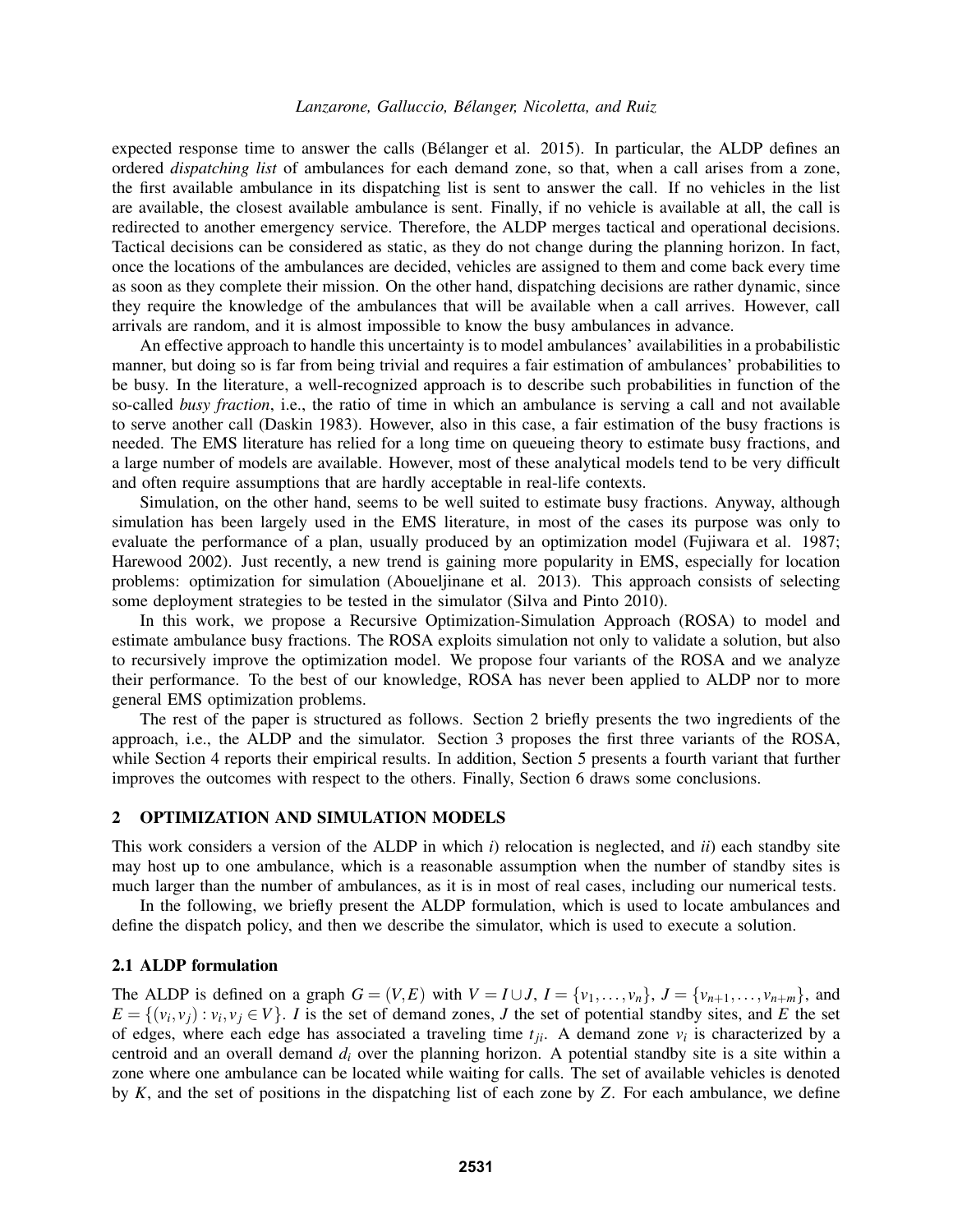the maximum workload *W* as the maximum number of missions a vehicle can answer during the planning horizon, and we denote by *q* the busy fraction; both of them are the same for all vehicles.

Two sets of decision variables are used. Variable  $x_j$  is equal to 1 if a vehicle is located in  $v_j \in J$  (0 otherwise), and variable  $y_{ij}^z$  is equal to 1 if a vehicle located in  $v_j \in J$  is in position *z* of the dispatching list of  $v_i \in I$  (0 otherwise). The goal is to minimize the sum of the response times to answer to the calls. The ALDP is formulated as:

$$
\min \sum_{i \in I} \sum_{z \in Z} \sum_{j \in J} (1 - q) q^{z - 1} d_i t_{ji} y_{ij}^z
$$
\n(1)

subject to

$$
\sum_{j \in J} x_j = |K| \tag{2}
$$

$$
\sum_{z \in Z} \sum_{i \in I} (1 - q) q^{z - 1} d_i y_{ij}^z \le W \qquad \forall j \in J
$$
\n(3)

$$
\sum_{z \in Z} y_{ij}^z \le 1 \qquad \forall j \in J, i \in I \tag{4}
$$
\n
$$
\sum_{z \in Z} y_{ij}^z \le 1 \qquad \forall z \in Z, i \in I \tag{5}
$$

$$
\overline{j \in J}
$$
\n
$$
\forall z \in Z, i \in I, j \in J
$$
\n
$$
(6)
$$

$$
x_j \in \{0, 1\} \qquad \forall j \in J \tag{7}
$$

$$
y_{ij}^z \in \{0, 1\} \qquad \forall z \in Z, i \in I, j \in J \tag{8}
$$

Constraints (2) impose that the  $|K|$  vehicles are located in the standby sites. Constraint (3) ensure that the demand assigned to a vehicle is less than or equal to *W*. Finally, a vehicle cannot occupy more than one position in the dispatching list of a given demand zone – constraints (4) – and exactly one vehicle appears at each position of the dispatching list of a given demand zone – constraints (5). Additional details can be found in (Bélanger et al. 2015).

Let us now focus on the term  $(1-q)q^{z-1}$  in (1) and (3), which accounts for the probability that the ambulance in position *z* of a dispatching list of a zone answers the call. In fact, the first ambulance in the dispatching list answers the call only if it is idle, i.e., with probability 1−*q*. The second ambulance of the list answers the same call only if it is idle and if the first ambulance is busy, i.e., with probability (1−*q*)*q*. The third ambulance of the list answers the call with probability  $(1-q)q^2$ , and so on.

With the locations of the ambulances and the dispatching lists, it is possible to compute the Expected Response Time (*ERT*), which also includes the potential contribution of the ambulances that are not in the dispatching list, as well as a penalty *T<sup>p</sup>* if no ambulance is available. To this end, we define an *extended list* for each zone, whose length is  $|K|$ : the first  $|Z|$  elements are given by the dispatching list and, starting from position  $|Z|+1$ , the remaining ambulances are ordered from the closest to the farthest. Extended lists are defined by variables  $\widetilde{y}_{ij}^z$ , where  $\widetilde{y}_{ij}^z = y_{ij}^z$  for  $z \le |Z|$ , and for  $z > |Z|$  we state that  $\widetilde{y}_{ij}^z = 1$  if and only if an ambulance is located in  $v_j$  and is the closest remaining ambulance to zone  $v_i$ . Then:

$$
ERT = \sum_{i \in I} ERT_i = \sum_{i \in I} \sum_{z \in Z} \sum_{j \in J} (1 - q) q^{z - 1} d_i t_{ji} \tilde{y}_{ij}^z + \sum_{i \in I} d_i q^{|K|} T_p
$$
(9)

#### 2.2 Simulator

We consider a Discrete Event Simulation (DES) model, which contains two types of entities (i.e., calls and vehicles) and two types of events.

A vehicle is either *idle* or *busy*, and it can be assigned to a call only if idle. Whenever a vehicle is assigned to a call, its status switches to busy for a service time given by the sum of the response time (the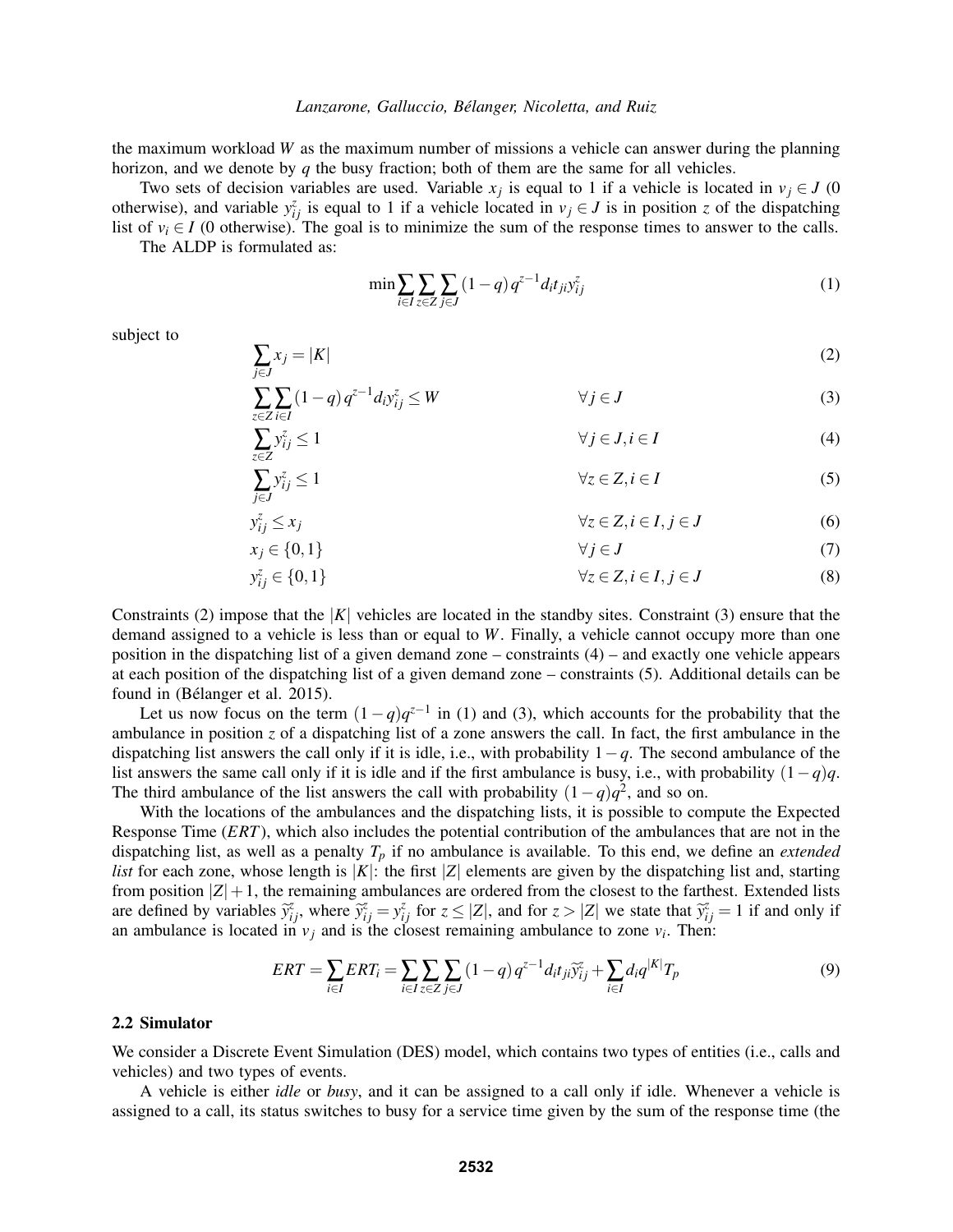travel time from its standby site to the call zone) and the working time (which includes transportation to the hospital and return to the standby site). Although the working time is quite regular, it slightly varies from mission to mission. However, since this variability is limited and would impact all the proposed methods in a similar manner, we assume a constant working time to better focus on the comparison of the proposed ROSA variants. In particular, we set all working times to 4320 seconds (i.e., 1.2 hours).

The first type of event (dispatch) occurs when a call arises in a demand zone and is assigned to an idle ambulance; the second type of event (release) happens when a vehicle comes back to its standby site after having completed a service and becomes idle. In fact, we consider that each vehicle returns back to its standby site, defined by the ALDP, without being relocated or rerouted to serve another call. Dispatch events follow the dispatching policy produced as a solution by the ALDP.

The simulator uses as an input a *demand scenario*, which is in terms of a *call list* generated as follows. We consider the demand  $d_i$  in each zone  $i$ , and we convert this information into rates per second to obtain the vector  $\Lambda = (\lambda_1, \lambda_2, \ldots, \lambda_{|I|})$ , where  $\lambda_i$  is the average number of calls per second in zone *i*. Then, we use a Poisson model to exploit the memoryless property of the interarrival times, i.e., the time interval in seconds until the next call is modeled via an exponential variable with parameter  $\lambda_{TOT} = \sum_{i=1}^{N} \lambda_i$ . Finally, to assign a zone to each call, we consider the following probabilities:

$$
Pr{call arises from zone } i} = \frac{\lambda_i}{\lambda_{TOT}}.
$$

Several scenarios, associated with as many call lists, are considered to compute average values and confidence intervals for the system variables. The simulator also uses as inputs the ALDP solution (i.e., the location of each vehicle  $k$  and the dispatching list for each zone  $i$ ) and the travel times  $t_{ij}$ , which are assumed known and deterministic. The main outputs of the simulator are the busy fraction, the response time and the working time of each vehicle *k*. The pseudocode of the simulator is presented in Algorithm 1.

Algorithm 1 Simulator 1: for each simulated scenario do 2: Initialize response time and working time to 0 for each vehicle 3: Initialize each vehicle as *idle* 4: while event set is not empty do 5: Look for the next event 6: if next event is a call from zone *i* then 7: Send vehicle *k* (the first available for zone *i* according to the extended list)<sup>∗</sup> 8: Switch vehicle *k* status from *idle* to *busy* 9: Create the future event: "vehicle *k* finishes the service" 10: else if next event is a *finish service* for vehicle *k* then 11: Switch vehicle *k* status from *busy* to *idle* 12: Add the response time and the working time to ambulance *k* 13: Calculate the busy fraction of each ambulance for the scenario 14: Calculate global response time and global working time for the scenario 15: Calculate other relevant data 16: Extract mean and confidence intervals of busy fractions 17: Extract mean and confidence intervals of global response time and global working time 18: Extract other relevant statistics ∗ *if there are no idle vehicles when a call is received, the model deals with it by adding a penalty*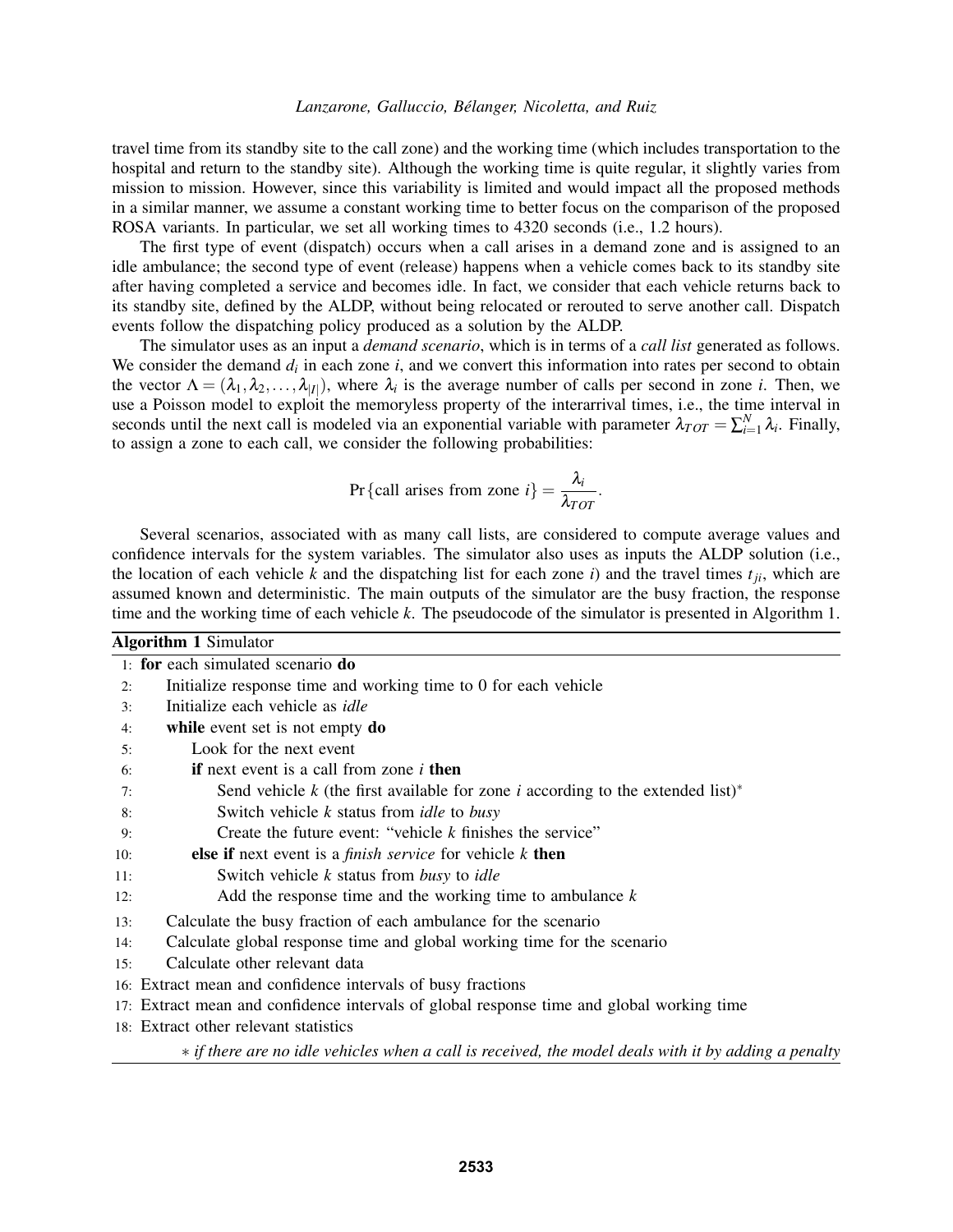## 3 ROSA-BASED APPROACHES

We present here the first three variants of the ROSA, and discuss their advantages and disadvantages in terms of complexity and accuracy.

#### 3.1 BRM

In the basic ROSA model (BRM), we consider the ALDP formulation presented in Section 2.1, and we only tune the value of the busy fraction *q*, which is the same for all ambulances. We remark that the term  $(1-q)^{z-1}$  relies on assuming independence among the ambulances. Thus, the two assumptions of independence and equal *q* values are at the basis of the BRM.

We run the ALDP with an initial  $q_0$ ; then, we run the simulator to compute an empirical q as the average over the simulated scenarios. This new *q* is then used for solving the ALDP again. We iterate the process up to convergence, i.e., until the busy fraction does not change between two consecutive iterations. In practice, we consider that convergence is reached when the difference between two busy fractions is lower than a tolerance  $\varepsilon = 10^{-5}$ .

## 3.2 PSSM and QTSSM

To relax the independence assumption of the BRM, we generalize the ALDP model of Section 2.1 as follows:

$$
\min \sum_{i \in I} \sum_{z \in Z} \sum_{j \in J} \xi_z d_i t_{ji} y_{ij}^z \tag{10}
$$

subject to

$$
\sum_{z \in Z} \sum_{i \in I} \xi_z q^{z-1} d_i y_{ij}^z \le W \qquad \forall j \in J \tag{11}
$$
\n
$$
Constraints (2), (4) - (8)
$$

In particular, the term  $(1-q)q^{z-1}$  in (1) and (3) is replaced by a parameter  $\xi_z$  for each  $z \in Z$ . Accordingly, also (9) is modified as follows:

$$
ERT = \sum_{i \in I} \sum_{z \in Z} \sum_{j \in J} \xi_z d_i t_{ji} \widetilde{y}_{ij}^z + \sum_{i \in I} d_i \left( 1 - \sum_{z \in Z} \xi_z \right) T_p \tag{12}
$$

Now, the optimization model and the simulator exchange the set of parameters ξ*<sup>z</sup>* instead of the single parameter *q*. For the rest, the iterative optimization-simulation scheme is the same. As for the initialization, we start with  $\xi_z^0 = (1 - q_0)q_0^{z-1}$ . The convergence of the optimization-simulation framework cannot rely on a single parameter as in the BRM. Here, convergence is reached when  $L_k^{[1]} = L_k^{[1+1]}$  $a_k^{[t+1]}$  and  $D_j^{[t]} = D_j^{[t+1]}$ *j*  $∀k, j,$  where  $L_k^{[t]}$ <sup>[*ι*]</sup> denotes the locations generated by the ALDP at iteration *ι* and  $D_j^{[t]}$  $j$ <sup>t<sub>j</sub></sup> the corresponding dispatching lists.

We consider two different methods to estimate the parameters ξ*k*. The former relies only on simulation and combinatorics (Section 3.2.1); the latter is based on both queuing theory and simulation (Section 3.2.2). In both cases, the assumption of equal  $q$  among the ambulances still persists.

### 3.2.1 PSSM

The first estimation method is referred to as Pure Simulation Sampling Model (PSSM).

All vehicles have the same probability *q* of being busy; thus, given two groups G1 and G2 with *n* ambulances, the probability that all ambulances in G1 are busy is the same as the probability that all ambulances in G2 are busy. We refer to this probability as  $\psi_n$ .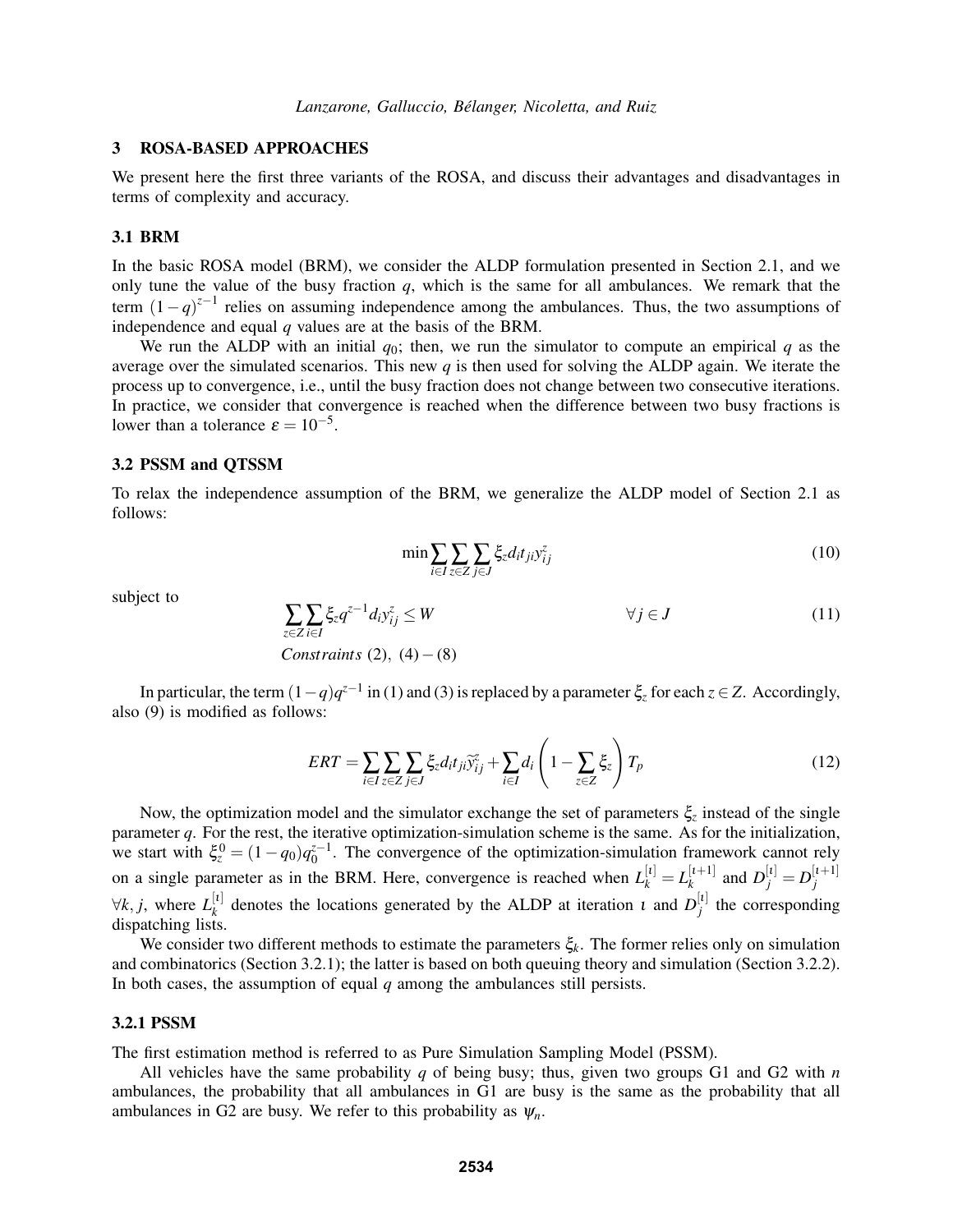If we randomly select a time instant and observe that the number of busy ambulances is *b*, then the probability that an ambulance *k* is busy is given by:

$$
Pr{\text{ambulance } k \text{ is busy } | b \text{ ambulances are busy}} = \frac{b}{|K|}.
$$
 (13)

Similarly, the probability that a given *n*-uple of ambulances are all busy is:

Pr{a given *n*-uple of ambulances are all busy | *b* ambulances are busy} = 
$$
\frac{\binom{b}{n}}{\binom{|K|}{n}}
$$
(14)

If we know that *b* ambulances are busy,  $\psi_n$  is given by (14). Finally, we derive  $\xi_z$  based on  $\psi_z$ :

 $\xi$ <sub>z</sub> = Pr{ambulance *z* + 1 is idle and ambulances 1 to *z* are busy} =  $=$  Pr{first *z* ambulances are busy} – Pr{first *z* + 1 ambulances are busy}  $= \psi_z - \psi_{z+1}$  (15)

We can thus estimate ξ*<sup>z</sup>* from the simulator. To this end, we randomly sample 400 time instants for each simulation scenario. For each time instant and scenario, we get the number *b* of busy ambulances, we compute with *b* the value of  $\psi_z$  for each  $z \in Z$ , and we finally compute the corresponding  $\xi_z$ . Then, for each  $\psi_z$ , we get the average value over the time instants and the scenarios.

## 3.2.2 QTSSM

The second estimation method is referred to as Queuing Theory and Simulation Sampling Model (QTSSM), as it uses both simulation and queuing theory to improve the estimation.

We refer to two literature works. (Larson 1974) solved the location problem for EMS using an exact hypercube model, in which each vertex of the hypercube is associated with a particular combination of busy vehicles. The Markov properties of the Poisson interarrival times were then exploited to generate the so-called balance equations. While this method provides an exact solution, generating and solving the balance equations is extremely demanding from a computational viewpoint and becomes infeasible as the number of vehicles increases. Thus, (Larson 1975) used the conditional probability to derive a correction factor for the non-independence of the vehicles. In particular, we use the following expression that (Budge et al. 2009) derived from (Larson 1975):

$$
\xi_z \simeq Q(|K|, \rho, z)(1-q)q^{z-1} \tag{16}
$$

$$
Q(|K|, \rho, z) = \frac{\pi_0}{|K|! \left(1 - \rho \left(1 - \pi_{|K|}\right)\right)} \frac{(|K| - z)!}{\left(1 - \pi_{|K|}\right)^{z-1}} \sum_{u = z-1}^{|K| - 1} \frac{(|K| - u)|K|^u \rho^{u - z + 1}}{(u - z + 1)!}
$$
(17)

where  $\pi_n$  are the steady-state probabilities and  $\rho$  is the occupation rate per server. It is worth noting that Larson estimated all parameters using conditional probability and queuing theory results, by solving a set of non-linear simultaneous equations, without relying on simulation.

To estimate the parameters, we look at our problem from a queuing theory perspective and we model it as an Erlang loss system (Gross and Harris 2008), where the emergency calls are the customers who enter the system and the ambulances are the servers. Servers are busy when they are dealing with a call (during response and working times). We have already assumed that the call is lost and a penalty is incurred when all ambulances are busy, and we have already stated that the calls follow a Poisson process. The process is thus modeled as an  $M/G/|K|/|K|$  queue, where M indicates that the interarrival times are exponential, and G that the service times follow any distribution.  $|K|$  is the number of servers, equal to the maximum number of customers handled by the system (in our case, the maximum number of calls that can be served in a given time instant).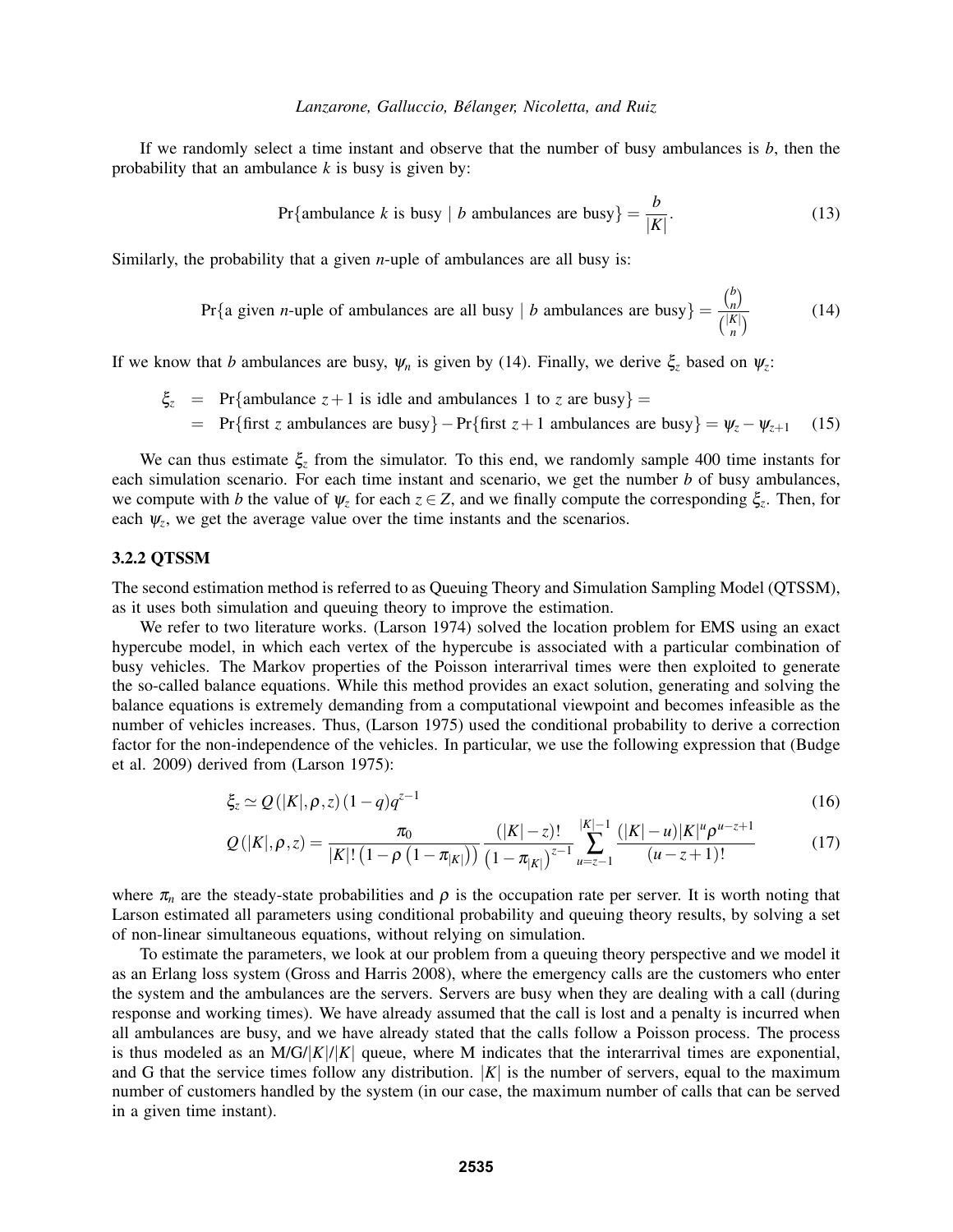|                                                                |  |  |                                  | $ I $  J   K   Z    $T_p$   $W$   $\begin{array}{c c} d_i & d_{ij} & d_{ij} \\ \hline \min \max \min \max \end{array}$ |  |  |  |
|----------------------------------------------------------------|--|--|----------------------------------|------------------------------------------------------------------------------------------------------------------------|--|--|--|
|                                                                |  |  |                                  |                                                                                                                        |  |  |  |
| $SI-2$                                                         |  |  | 30 30 2 2 420 5000 41 496 15 557 |                                                                                                                        |  |  |  |
| $SI-3$   30 30 3 2   420 5000   41 496   15 557                |  |  |                                  |                                                                                                                        |  |  |  |
| $SI-4$   30 30 4 2   420 5000   41 496   15 557                |  |  |                                  |                                                                                                                        |  |  |  |
| MI-12   149 48 12 2   420 5000   16 737   15 1174              |  |  |                                  |                                                                                                                        |  |  |  |
| LI-60   595   218   60   2   420   5000   1   1715   15   3124 |  |  |                                  |                                                                                                                        |  |  |  |

Table 1: Summary of the tested alternatives (times in seconds).

We define the occupation rate  $a = \frac{\lambda}{\mu}$  $\frac{\lambda}{\mu}$  and compute the occupation rate per server  $\rho$  as  $\frac{a}{|K|} = \frac{\lambda}{|K|\mu}$ .  $\rho$  is very similar to the busy fraction *q*, but it also takes into consideration the calls that are lost  $(q \le \rho)$ . Then, the steady state probability  $\pi_n$  of state *n* is the probability that *n* clients will be in the system and that *n* servers will be busy in the long run. Based on the Markov chains theory (Jarvis 1985), we have:

$$
\pi_n = \frac{\frac{a^n}{n!}}{\sum_{j=0}^{|K|} \frac{a^j}{j!}}
$$
\n(18)

Notice that, although this formula is derived for the  $M/M/|K|/|K|$  queue, the insensitivity or robustness property of queueing systems (Burman 1981) states that the distribution form of the service times is irrelevant; thus, it can also be applied to the  $M/G/|K|$  queue, provided that the mean service time  $\mu$ is known. Moreover, let us observe that in our case the service times include both the response and the working times. While the latter is assumed to be constant, the response time is variable and depends on the ALDP solution. Anyway, its relative contribution with respect to the working time is negligible, and we may consider a fixed mean service time  $\mu$ . We can now can calculate  $Q(|K|, \rho, z)$  based on  $\lambda$  and  $\mu$ . As for  $\lambda$ , it is the known parameter  $\lambda_{TOT}$  of the Poisson model of the interarrival times.  $\mu$  is estimated empirically as the average of the sum of response and working times across all trips over all simulations. Finally, we also compute *q* from simulation, as in BRM, and we obtain  $\xi_z \ \forall z \in Z$ .

### 4 RESULTS

The main goal of this section is to assess the accuracy of the ROSA variants proposed in Section 3. To this end, we compare the *ERT* to the corresponding empirical response time from simulation. More precisely, we consider the empirical total transportation and penalty time in each scenario and we compute its average value over the scenarios, which is denoted as Simulated Response Time (*SRT*). Moreover, we consider the probability  $\theta_o^z$  that the ambulance in position *z* of an extended list answers a call; with that, we derive the contribution  $\theta_o^l$  of the |*Z*| ambulances in the dispatching list, the contribution  $\theta_o^{nl}$  of the other ambulances, and the penalty contribution  $\theta_o^p$ . As for the optimization, they are derived as follows:

$$
\theta_o^z = \xi_z \qquad \qquad \theta_o^l = \sum_{z \in Z} \theta_o^z \qquad \qquad \theta_o^p = 1 - \sum_{z \in Z} \xi_z \qquad \qquad \theta_o^{nl} = 1 - \theta_o^l - \theta_o^p
$$

while, for the simulation, the corresponding probabilities  $\theta_s^z$ ,  $\theta_s^l$ ,  $\theta_s^{nl}$  and  $\theta_s^p$  are simply sampled.

Tests are run considering pseudo-real data from the city of Montreal and the near suburb of Laval, ´ Québec, Canada. The territory is divided into 595 demand zones, and both demands  $d_i$  and travel times  $t_{ji}$ are those in (Bélanger et al. 2015). Additional information about the data can be found in (Kergosien et al. 2015). The entire territory is considered for the Large Instance (LI). Moreover, we define a Small Instance (SI) and a Medium Instance (MI), which include 30 and 149 zones in downtown Montreal, respectively. ´ Three cardinalities of the ambulance set are considered for SI, while only one for MI and LI, thus giving 5 alternatives. Their characteristics are summarized in Table 1. The average numbers  $\lambda_i$  of calls per second in all zones *i*, used to generate the call lists for the simulator, are taken according to *d<sup>i</sup>* . With them, we randomly generate 500 random scenarios.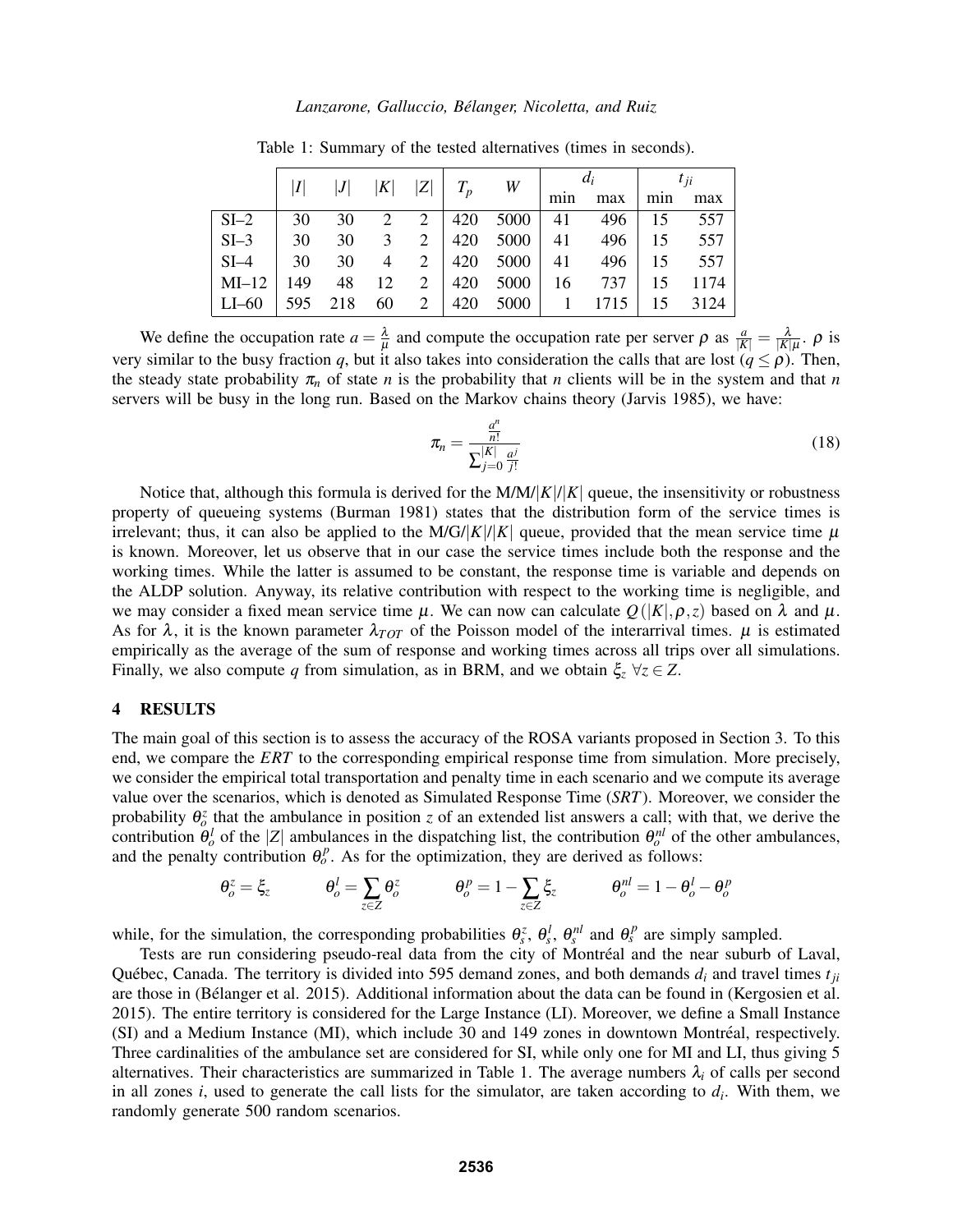Table 2: Results of BRM. Values of *q*, *ERT* and *SRT* at the initial iteration and at convergence, together with difference SRT – ERT as percentage of ERT (a).  $\theta_o^1$  vs  $\theta_s^1$ ;  $\theta_o^2$  vs  $\theta_s^2$ ;  $\theta_o^{nl}$  vs  $\theta_s^{nl}$ ;  $\theta_o^p$  vs  $\theta_s^p$  (b). Values of *ERT* and *SRT* are expressed in seconds.

|          |         |         |          | ERT      | <b>SRT</b> |          | Difference |            |     |
|----------|---------|---------|----------|----------|------------|----------|------------|------------|-----|
|          | initial | converg | initial  | converg  | initial    | converg  | initial    | converg    |     |
| $SI-2$   | 0.5     | 0.43    | 1555747  | 1430990  | 1515390    | 1515390  | $-2.66\%$  | $+5.90\%$  |     |
| $SI-3$   | 0.5     | 0.34    | 1284635  | 1039699  | 1112726    | 1112726  | $-13.38\%$ | $+7.02\%$  | (a) |
| $SI-4$   | 0.5     | 0.27    | 1107145  | 831067   | 881520     | 872687   | $-20.38%$  | $+5.01\%$  |     |
| $MI-12$  | 0.5     | 0.57    | 9030956  | 9827561  | 10867120   | 10867120 | $+20.33%$  | $+10.58\%$ |     |
| $LI$ –60 | 0.5     | 0.53    | 42390570 | 44035665 | 50529180   | 50508731 | $+19.20\%$ | $+14.70\%$ |     |

|                                                                                                                                                                                                                                         | $\theta_{\circ}^1$ $\theta_{\circ}^1$ $\theta_{\circ}^2$ $\theta_{\circ}^2$ $\theta_{\circ}^{nl}$ $\theta_{\circ}^{nl}$ $\theta_{\circ}^p$ $\theta_{\circ}^p$ $\theta_{\circ}^p$ |  |  |  |  |
|-----------------------------------------------------------------------------------------------------------------------------------------------------------------------------------------------------------------------------------------|----------------------------------------------------------------------------------------------------------------------------------------------------------------------------------|--|--|--|--|
| $\vert$ SI-2 $\vert$ 0.566 0.561 $\vert$ 0.246 0.209 $\vert$ 0.000 0.000 $\vert$ 0.189 0.230                                                                                                                                            |                                                                                                                                                                                  |  |  |  |  |
| $\begin{array}{ c c c c c c c c c c c } \hline \text{SI--3} & 0.655 & 0.653 & 0.226 & 0.195 & 0.078 & 0.073 & 0.041 & 0.079 \ \hline \text{SI--4} & 0.726 & 0.724 & 0.199 & 0.176 & 0.069 & 0.079 & 0.006 & 0.021 \ \hline \end{array}$ |                                                                                                                                                                                  |  |  |  |  |
|                                                                                                                                                                                                                                         |                                                                                                                                                                                  |  |  |  |  |
|                                                                                                                                                                                                                                         |                                                                                                                                                                                  |  |  |  |  |
| LI-60   0.470 0.409   0.249 0.192   0.281 0.399   0.000 0.000                                                                                                                                                                           |                                                                                                                                                                                  |  |  |  |  |

The ALDP model is solved with CPLEX 12.7 on a Microsoft Windows machine equipped with processor Intel Core i7-4700MQ @ 2.40 GHz and 8 GB of installed RAM. The computational time of each run is always below 1 second for SI and MI, while below 1 minute for LI.

We always set  $q_0 = 0.5$  as in (Bélanger et al. 2015).

Convergence is reached very quickly in all cases, i.e., after 2 to 6 iterations. Since convergence is based on a quantitative comparison between optimization and simulation results, a cyclic behavior occurs in PSSM and QTSSM. However, in all the cases we solved, the cyclic oscillations of *ERT* and *SRT* values are minimal and their impact on the solution negligible. Thus, any solution of the cyclic behavior can be the outcome of the optimization-simulation framework.

Detailed results are reported below for each ROSA variant.

# 4.1 BRM

Results in Table 2a show that the difference between the ERT (produced by the optimization) and the SRT (produced by the simulation) is improved at convergence in all cases but one. We remind that the initial solution with an *a priori* defined  $q = 0.5$  corresponds to the approach in (Bélanger et al. 2015). However, despite of this improvement, the ERT to SRT gap is still too large, ranging from 5.01% up to 14.70%.

To investigate the reasons of this gap, we compare  $\theta_o^1$ ,  $\theta_o^2$ ,  $\theta_o^{nl}$ ,  $\theta_o^p$  with  $\theta_s^1$ ,  $\theta_s^2$ ,  $\theta_s^{nl}$ ,  $\theta_s^p$  in Table 2b. We observe a general overestimation of the probability that the second ambulance in the dispatching list answers a call. Thus, we may conclude that, while the term  $1-q$  is a good estimate of the probability that an ambulance is idle,  $(1-q)q^{z-1}$  for  $z > 1$  is not a good estimate. Moreover, we observe that, for LI, also the probability that the first ambulance in the dispatching list answers a call is overestimated.

## 4.2 PSSM and QTSSM

The results of PSSM are reported in Table 3a. It can be observed that the PSSM provides a significant improvement in ERT accuracy for all instances. In fact, the ERT to SRT gap is lower than 2.44% for all small instances, and equal to 5.79% for MI. Nevertheless, the gap is still high for LI and, in this case, also the PSSM overestimates the probability that the ambulances in the dispatching lists answer a call (Table 3b). The results of QTSSM are reported in Table 4; they are very similar to those obtained with PSSM.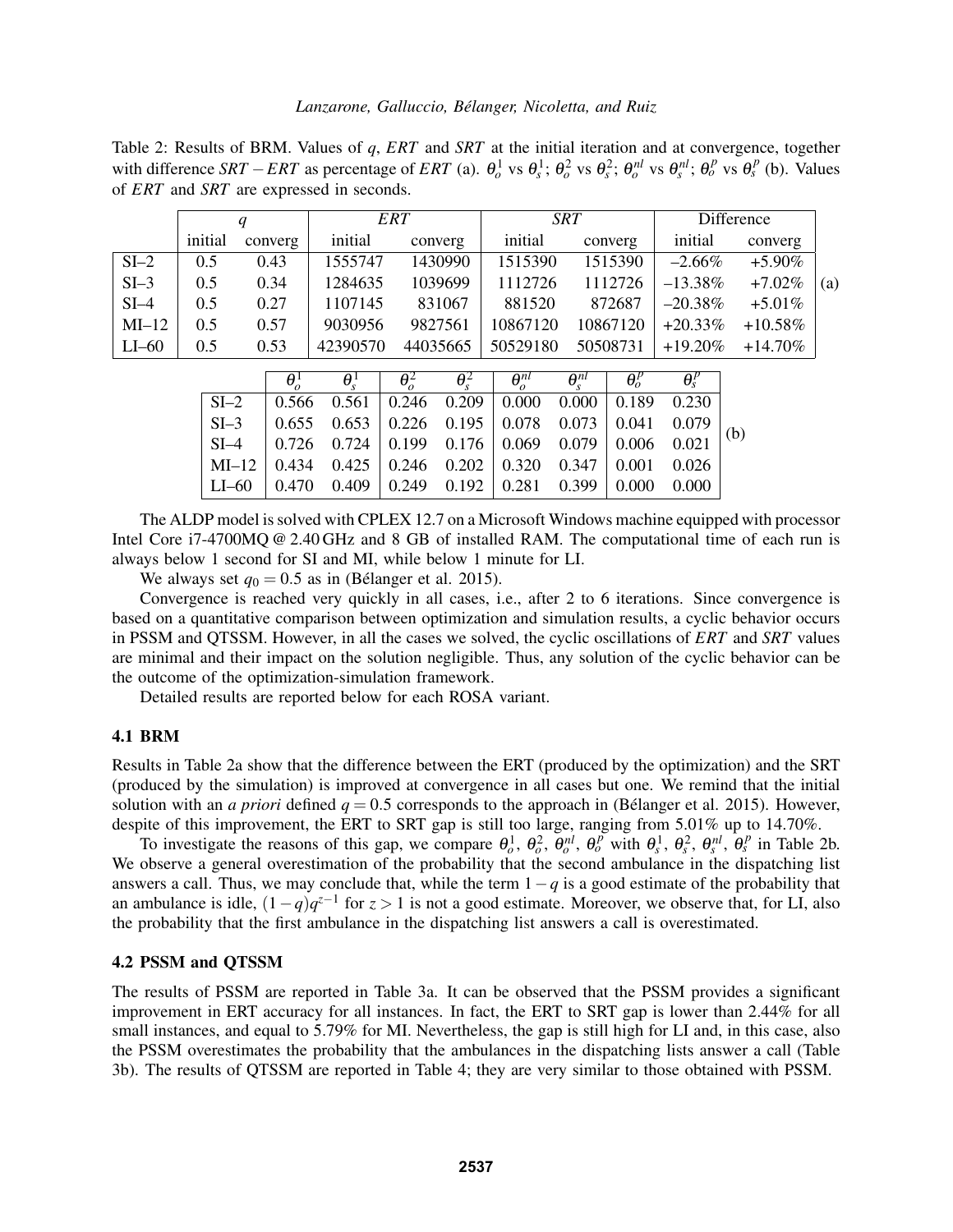|                       | Table 3: Results of PSSM. Values of q, ERT and SRT at convergence, together with difference $SRT - ERT$                                                                                  |
|-----------------------|------------------------------------------------------------------------------------------------------------------------------------------------------------------------------------------|
|                       | as percentage of ERT (a). $\theta_o^1$ vs $\theta_s^1$ ; $\theta_o^2$ vs $\theta_s^2$ ; $\theta_o^{nl}$ vs $\theta_s^{nl}$ ; $\theta_o^p$ vs $\theta_s^p$ (b). Values of ERT and SRT are |
| expressed in seconds. |                                                                                                                                                                                          |

|        |              | $\boldsymbol{q}$ | ERT                     |                         |        | <b>SRT</b>                 |                            | Difference              |                         |     |
|--------|--------------|------------------|-------------------------|-------------------------|--------|----------------------------|----------------------------|-------------------------|-------------------------|-----|
|        | $SI-2$       | 0.43             | 1479247                 |                         |        | 1515390                    |                            | $+2.44%$                |                         |     |
|        | $SI-3$       | 0.34             | 1091123                 |                         |        | 1112925                    |                            | $+2.00\%$               |                         |     |
|        | $SI-4$       | 0.27             | 860079                  |                         | 872687 |                            |                            | $+1.47%$                | (a)                     |     |
|        | $MI-12$      | 0.57             | 10271879                |                         |        | 10867120                   |                            | $+5.79%$                |                         |     |
|        | $LI$ –60     | 0.57             | 44472172                |                         |        | 50509121                   | $+13.57\%$                 |                         |                         |     |
|        |              |                  |                         |                         |        |                            |                            |                         |                         |     |
|        | $\theta_o^1$ | $\theta_s^1$     | $\overline{\theta_o^2}$ | $\overline{\theta_s^2}$ |        | $\overline{\theta_o^{nl}}$ | $\overline{\theta_s^{nl}}$ | $\overline{\theta_o^p}$ | $\overline{\theta_s^p}$ |     |
| $SI-2$ | 0.565        | 0.561            | 0.205                   | 0.209                   |        | 0.000                      | 0.000                      | 0.229                   | 0.230                   |     |
| $SI-3$ | 0.656        | 0.654            | 0.196                   | 0.194                   |        | 0.070                      | 0.073                      | 0.078                   | 0.079                   |     |
| $SI-4$ | 0.726        | 0.724            | 0.180                   | 0.176                   |        | 0.073                      | 0.079                      | 0.021                   | 0.021                   | (b) |
| MI–12  | 0.434        | 0.425            | 0.224                   | 0.202                   |        | 0.316                      | 0.347                      | 0.026                   | 0.026                   |     |
| LI–60  | 0.470        | 0.409            | 0.244                   | 0.192                   |        | 0.285                      | 0.399                      | 0.000                   | 0.000                   |     |
|        |              |                  |                         |                         |        |                            |                            |                         |                         |     |

## 4.3 Comparison

We may first observe that all of the three approaches lead to the same exact SRT in SI with 2 vehicles and in MI. On the contrary, the solutions are slightly different in the other cases. In SI with 3 vehicles, BRM and QTSSM share the same solution, while PSSM has a higher (worse) SRT value. In SI with 4 vehicles, BRM and PSSM share the same solution, while QTSSM has a lower (better) SRT value. Finally, all solutions are different in LI. These differences show that the ALDP makes different decisions depending on the *q* value, confirming that overestimating or underestimating *q* may lead to different system performance, and that the ERT values may sometimes seem very attractive but unreliable. To confirm this last statement, we observe that the response time is always underestimated in the optimization, especially for BRM (positive differences in Tables 2a, 3a, 4a). To conclude, QTSSM solutions are better for two reasons: they have lower SRT values and the planned ERT is closer to the simulated SRT.

Further analyses are performed to compare the confidence intervals of the parameters extracted from simulation. Tables 3b and 4b show very similar values (the difference is less than 1% for each parameter). However, these values are averaged over 500 scenarios. If we consider the variance of the probabilities over the scenarios, we may observe much higher values for PSSM.

We recall here that, in PSSM, the probabilities are estimated by sampling 400 time instants; thus, the variance could be reduced by increasing the number of samples, but empirical studies have shown that this only increases the computational time while the performance would not be better than for QTSSM.

The lower variance of QTSSM has the following relevant advantage: QTSSM is more stable than PSSM, thus avoiding cases with impaired quality of the solution. To prove that, we have run the two models several times using different seeds for the simulation. We have observed that the results obtained by QTSSM are basically the same for each seed, while for PSSM the probabilities slightly change every time, leading to small differences in the ERT and sometimes causing different ALDP solutions.

In conclusion, QTSSM almost always provides a better solution for the ALDP, both in terms of efficiency and precision, and it is more stable than PSSM. However, this is not true for LI, where the solution provided by QTSSM at convergence is worse than the BRM one in terms of SRT. Moreover, the gap between ERT and SRT is still large. This is why, in Section 5, we propose a fourth approach that aims to overcome the drawbacks showed by QTSSM in LI, mainly due to the deviation of  $\theta_o^1$  with respect to  $\theta_s^1$ .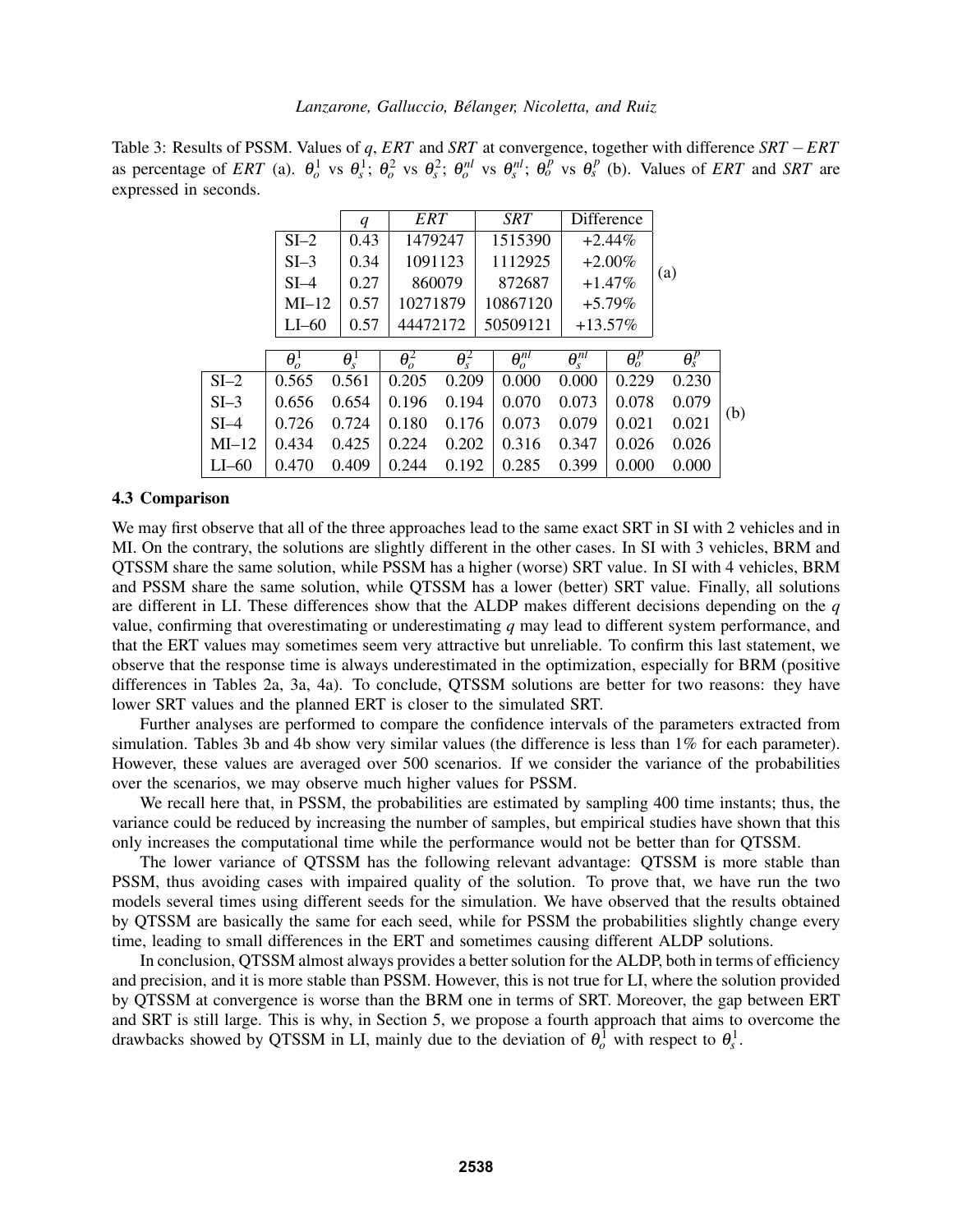Table 4: Results of QTSSM. Values of *q*, *ERT* and *SRT* at convergence, together with difference *SRT* −*ERT* as percentage of ERT (a).  $\theta_o^1$  vs  $\theta_s^1$ ;  $\theta_o^2$  vs  $\theta_s^2$ ;  $\theta_o^{nl}$  vs  $\theta_s^{nl}$ ;  $\theta_o^p$  vs  $\theta_s^p$  (b). Values of ERT and SRT are expressed in seconds.

|        |              | $\boldsymbol{q}$ | ERT                     |                         | <b>SRT</b>                 |                            | Difference              |                         |     |
|--------|--------------|------------------|-------------------------|-------------------------|----------------------------|----------------------------|-------------------------|-------------------------|-----|
|        | $SI-2$       | 0.43             | 1480670                 |                         | 1515390                    |                            | $+2.34\%$               |                         |     |
|        | $SI-3$       | 0.34             |                         | 1093288                 | 1112726                    |                            | $+1.78\%$               |                         |     |
|        | $SI-4$       | 0.27             |                         | 860188                  | 872638                     |                            | $+1.45%$                | (a)                     |     |
|        | $MI-12$      | 0.57             | 10283386                |                         | 10867120                   |                            | $+5.68\%$               |                         |     |
|        | $LI$ –60     | 0.57             | 44482173                |                         | 50508791                   |                            | $+13.55\%$              |                         |     |
|        |              |                  |                         |                         |                            |                            |                         |                         |     |
|        | $\theta_o^1$ | $\theta_s^1$     | $\overline{\theta_o^2}$ | $\overline{\theta_s^2}$ | $\overline{\theta^{nl}_a}$ | $\overline{\theta_s^{nl}}$ | $\overline{\theta^p_o}$ | $\overline{\theta^p_s}$ |     |
| $SI-2$ | 0.566        | 0.561            | 0.204                   | 0.209                   | 0.000                      | 0.000                      | 0.230                   | 0.229                   |     |
| $SI-3$ | 0.656        | 0.653            | 0.196                   | 0.195                   | 0.070                      | 0.073                      | 0.079                   | 0.079                   |     |
| $SI-4$ | 0.726        | 0.724            | 0.180                   | 0.175                   | 0.073                      | 0.079                      | 0.021                   | 0.021                   | (b) |
| MI–12  | 0.434        | 0.425            | 0.224                   | 0.202                   | 0.316                      | 0.347                      | 0.027                   | 0.026                   |     |
| LI-60  | 0.470        | 0.409            | 0.244                   | 0.192                   | 0.285                      | 0.399                      | 0.000                   | 0.000                   |     |
|        |              |                  |                         |                         |                            |                            |                         |                         |     |

# 5 E-QTSSM

We recall that the main assumption of QTSSM is to consider the same busy fraction *q* for all vehicles. To evaluate the pertinence of this assumption, we analyze the simulated busy fraction  $q_k$  of each ambulance *k* in QTSSM at convergence. Table 5 shows that the  $q_k$  values are homogeneous in all small instances, with a difference max<sub>*k*</sub> { $q_k$ } – min<sub>*k*</sub> { $q_k$ } of at most 0.05. However, such difference increases with the size, being 0.17 in MI and 0.65 in LI. This  $q_k$  heterogeneity can be the reason for the observed gap between  $\theta_o^1$ and  $\theta_s^1$ . Thus, to improve the outcomes, we need to tackle this heterogeneity and, in particular, we should consider the fact that busier ambulances usually serve high-demand areas.

Our first attempt is to replace the average *q* with a weighted average  $\bar{q}$ , where the weights are given by the number of calls received by the zones of competence of each ambulance *k*. In this way, busier ambulances from zones with higher demands contribute more to  $\bar{q}$ . However, these weights are hard to compute from the data produced by the simulator. Therefore, as busier ambulances with higher  $q_k$  serve high-demand areas and ambulances with lower *q<sup>k</sup>* serve more peripheral areas, we adopt a simple yet effective approach that assigns weights proportionally to  $q_k$ . Thus,  $\overline{q} = \sum_{k \in K} \alpha_k q_k$  with  $\alpha_k = \frac{q_k}{\sum_{k \in K} q_k}$  $\frac{q_k}{\sum_{k\in K}q_k}$ .

Afterwards, we work as in QTSSM, but with  $\bar{q}$  instead of *q*, i.e.,  $\xi_z \simeq Q(|K|, \rho, z) (1 - \bar{q}) \bar{q}^{z-1}$ .

We refer to this new approach as Enhanced QTSSM (E-QTSSM). The same criterion for convergence of PSSM and QTSSM is adopted.

# 5.1 Results

We report in Table 6 the results of E-QTSSM only for LI, for which QTSSM shows limitations. We observe that E-QTSSM reduces the ERT to SRT gap, passing from the 13.55% of QTSSM to the 3.80% (Table 6a), and the deviation of  $\theta_o^1$  with respect to  $\theta_s^1$  (Table 6b). Convergence is reached very quickly (after 2 to 6 iterations) also in this case. In the other instances, outcomes are similar between QTSSM and E-QTSSM.

## 6 CONCLUSIONS

In this work, we implement several optimization-simulation frameworks to solve the ALDP, with the aim of improving the busy fraction approximation. The goal is twofold: on the one hand, we make the system more effective by lowering the SRT; on the other hand, we ensure that the model is a correct approximation of reality by reducing the gap between SRT and ERT.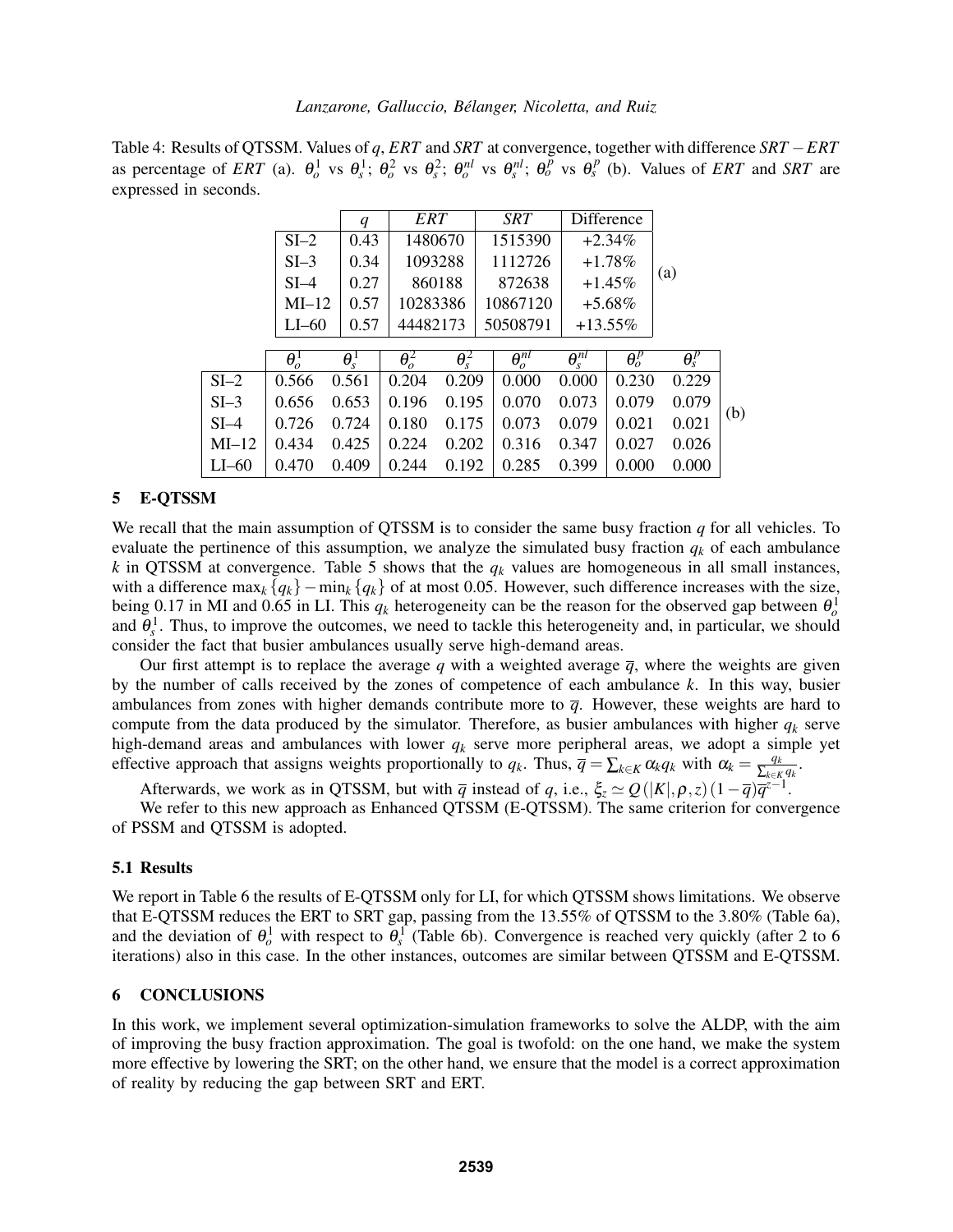|          | List of $q_k$ values                                                                        |
|----------|---------------------------------------------------------------------------------------------|
| $SI-2$   | 0.41; 0.46                                                                                  |
| $SI-3$   | 0.34; 0.34; 0.36                                                                            |
| $SI-4$   | 0.26; 0.26; 0.28; 0.30                                                                      |
| $MI-12$  | $0.45; 0.50; 0.50; 0.56; 0.53; 0.57; 0.58; 0.58; 0.61; 0.62; 0.63; 0.65$                    |
| $LI$ –60 | 0.12; 0.19; 0.24; 0.24; 0.25; 0.26; 0.33; 0.34; 0.35; 0.36; 0.36; 0.36; 0.38; 0.39; 0.39;   |
|          | 0.39; 0.41; 0.42; 0.42; 0.43; 0.46; 0.46; 0.47; 0.50; 0.51; 0.52; 0.53; 0.53; 0.55; 0.55;   |
|          | $0.56; 0.57; 0.58; 0.58; 0.58; 0.59; 0.60; 0.60; 0.61; 0.61; 0.61; 0.62; 0.62; 0.64; 0.65;$ |
|          | 0.66; 0.66; 0.67; 0.69; 0.70; 0.70; 0.70; 0.70; 0.72; 0.73; 0.74; 0.75; 0.75; 0.76; 0.78    |

Table 5: Simulated  $q_k$  values of all ambulances  $k \in K$  at convergence for QTSSM.

Table 6: Results of E-QTSSM. Values of *q*, *ERT* and *SRT* at convergence, together with difference SRT – ERT as percentage of ERT (a).  $\theta_o^1$  vs  $\theta_s^1$ ;  $\theta_o^2$  vs  $\theta_s^2$ ;  $\theta_o^{nl}$  vs  $\theta_s^{nl}$ ;  $\theta_o^p$  vs  $\theta_s^p$  (b). Values of ERT and *SRT* are expressed in seconds.

|       |  |       | ERT      |       | SRT                   |               | Difference |       |     |
|-------|--|-------|----------|-------|-----------------------|---------------|------------|-------|-----|
|       |  | 52    | 48627989 |       | 50476458              |               | 3.80%      | (a)   |     |
|       |  |       |          |       | $\theta_{\circ}^{nl}$ | $\theta^{nl}$ |            |       |     |
| $-60$ |  | 0.409 | 0.239    | 0.192 | 0.341                 | 0.399         | 0.000      | 0.000 | (b) |

To validate the approach, we have used pseudo-real data inspired from the city of Montréal and the near suburb of Laval, Quebec, Canada, to produce small, medium and large instances. Numerical results ´ confirm improvements with respect to the initial model (Bélanger et al. 2015), and small gaps between ERT and SRT. Comparing the proposed approximation methods, QTSSM outperforms PSSM in terms of both accuracy and efficiency. Moreover, to address large instances where busy fractions are not homogeneous, we propose a first attempt to deal with different busy fractions, which we have named E-QTSSM. This new yet simple approach outperforms QTSSM, producing even lower gaps between ERT and SRT and more efficient solutions with respect to BRM and QTSSM.

Future research work will be devoted to further improve the approach with different busy fractions and to include a robust optimization approach (Nicoletta et al. 2017) in the ROSA. Moreover, we want to extend the ALDP to include different priorities associated to the calls.

## REFERENCES

- Aboueljinane, L., E. Sahin, and Z. Jemai. 2013. "A Review on Simulation Models Applied to Emergency Medical Service Operations". *Computers & Industrial Engineering* 66(4):734–750.
- Belanger, V., E. Lanzarone, A. Ruiz, and P. Soriano. 2015. "The Ambulance Relocation and Dispatching ´ Problem". *CIRRELT Technical Report no. 59*.
- Budge, S., A. Ingolfsson, and E. Erkut. 2009. "Approximating Vehicle Dispatch Probabilities for Emergency Service Systems with Location-Specific Service Times and Multiple Units per Location". *Operations Research* 57(1):251–255.
- Burman, D. Y. 1981. "Insensitivity in Queueing Systems". *Advances in Applied Probability* 13(4):846–859.
- Daskin, M. S. 1983. "A Maximum Expected Covering Location Model: Formulation, Properties and Heuristic Solution". *Transportation Science* 17(1):48–70.
- Fujiwara, O., T. Makjamroen, and K. K. Gupta. 1987. "Ambulance Deployment Analysis: a Case Study of Bangkok". *European Journal of Operational Research* 31(1):9–18.
- Gross, D., and C. M. Harris. 2008. *Fundamentals of Queueing Theory*. John Wiley and Sons, Hoboken, New Jersey.